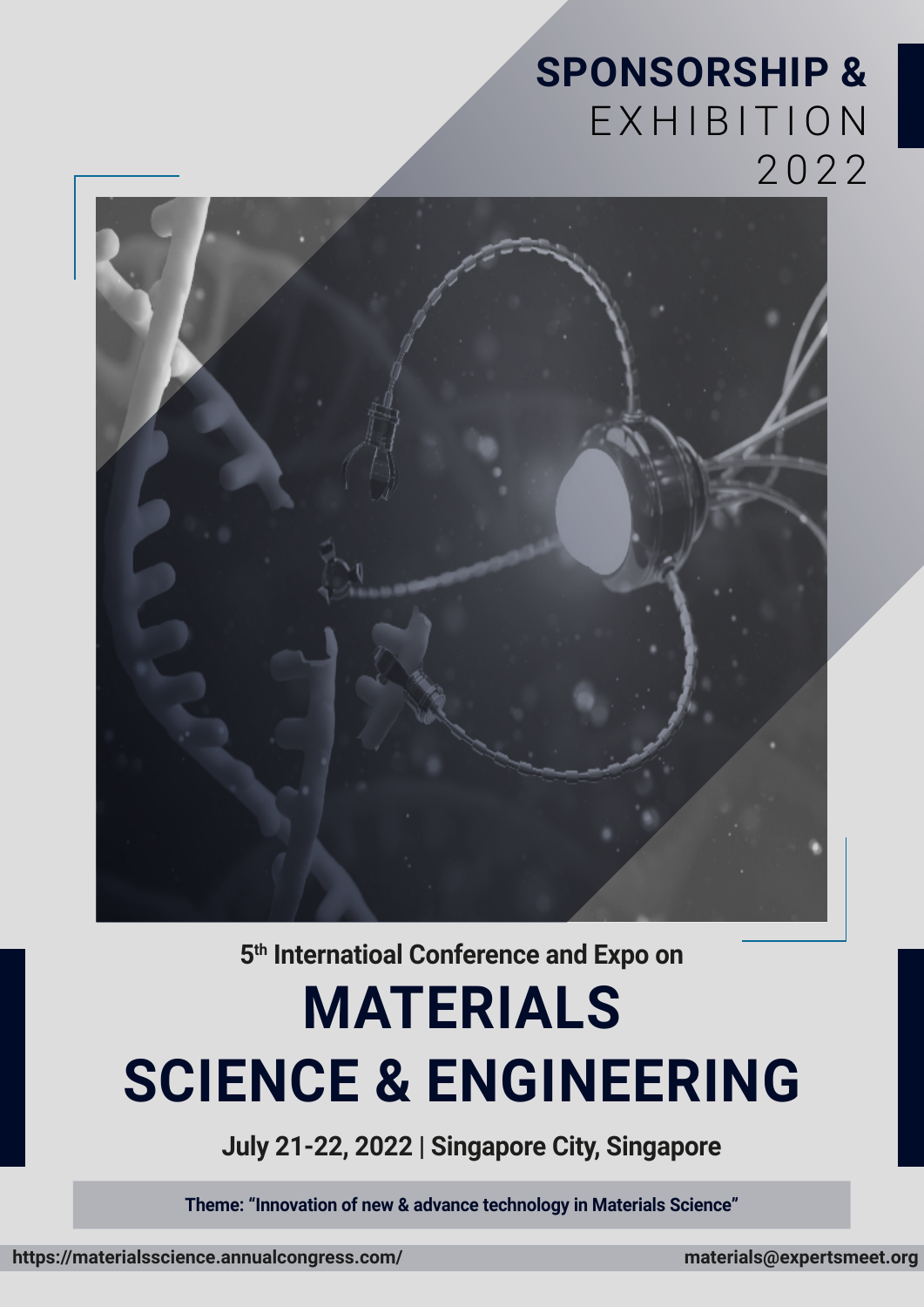# DEARPROSPECTIVE SPONSOR/EXHIBITOR

### GREETINGS FROM MATERIAL SCIENCE 2022

### **Dear Potential Sponsor/Exhibitor**

Conference Series, The Scientific Events Organizer is hosting 5<sup>th</sup> International conference on Materials Science & Engineering, Physically during July 21-22, 2022.

We warmly invite you to sponsor/attend/give a speech at Material Science 2022.

The change from trading face-to-face to physical has been inescapable, and everyone in sales has had to transform to sell online as per the current situation.

Our International Conferences deliver new ideas, convictions, strategies, and tactics that directly affect how you do business.

This Conference will provide a forum for exchange of ideas and authoritative views by leading scientists as well as business leaders and investors in this exciting field. Outstanding keynote speakers and well known leading scientists and experts from around the globe will be expected to share their knowledge.

The event participants are typically high-level decision makers representing various parts of the industry and many participants are repeaters who know each other. This creates a relaxed and informal atmosphere with the right settings for meeting new people.

When becoming our partner, we will do our outmost to satisfy your needs for involvement and exposure. Our sponsor packages offer pre-defined exposure opportunities, but don't hesitate to bring us your personal requests.

Material Science 2022 stands for advertising of the Materials Science & Engineering sectors shall be showcased in the exhibition session during the Conference.

We have the pleasure to invite and welcome you for the participation to our exciting conference. Let us meet virtually in one of the most glorious cities in the world.

Best Regards,

Material Science 2022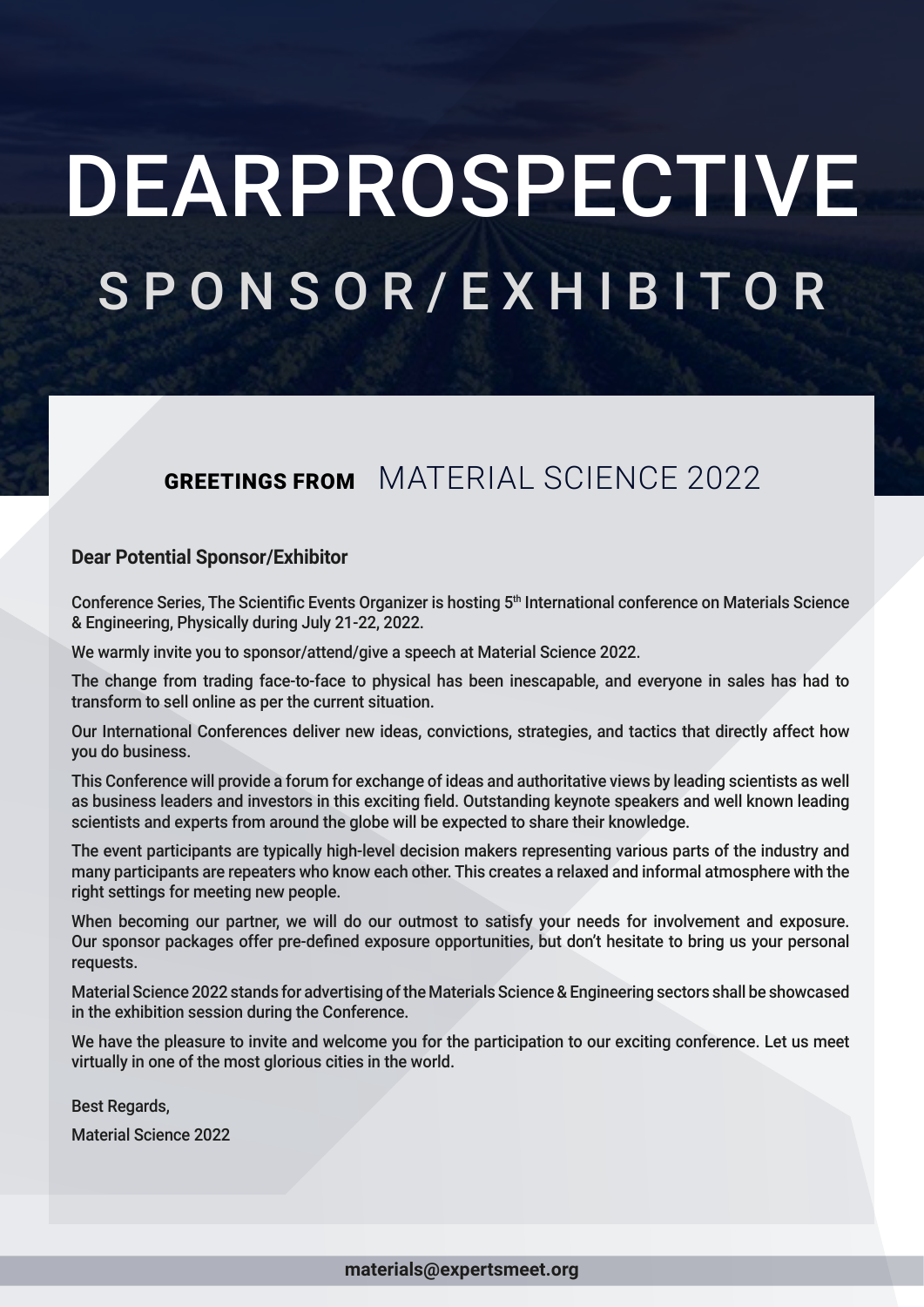## BENEFITS/ADVANTAGES

- Scope of enhancing marketing opportunities and collaborations
- Exposure of your corporate logo in our conference website
- Advertising high quality information of your company/products by linking through Supporting Journals
- Interaction with World Class Experts from both Academia/Industries helps in updating the knowledge at interactive sessions
- Share your excitement in promoting your company and ideas with Eminent Scientists, Research Scholars & Related Companies
- Global networking: In transferring and exchanging Ideas
- Conference brings together Scientific Researchers, Professionals , business leaders and investors
- We are looking forward for your active participation and make this event a memorable one

### SCIENTIFIC PARTNERING

Material Science 2022 conference has an excellent feature which aims at delivering unlimited opportunities for making business deals, product enhancements, cutting edge solutions for improving and elevating company's business and partnership. This unites all the leading industry professionals, business development executives, institutional investors, capitalists and corporate investors.

We expect your precious comments or suggestions on the structure of our Scientific Partnering, also your reference to other delegates will be highly appreciated. We look forward to receive your replies on the following questions.

- 1. Are you interested in joining as our Scientific Partnering partner?
- 2. What are you looking for? (Interaction with researchers, commercial partners, venture capital companies or any collaboration)
- 3. Do you have any suggestions for our Scientific Partnering?

**Please submit your queries by email to:** materials@expertsmeet.org

For further information regarding **Material Science 2022** please visit: https://materialsscience.annualcongress.com/

With Best Wishes Material Science 2022